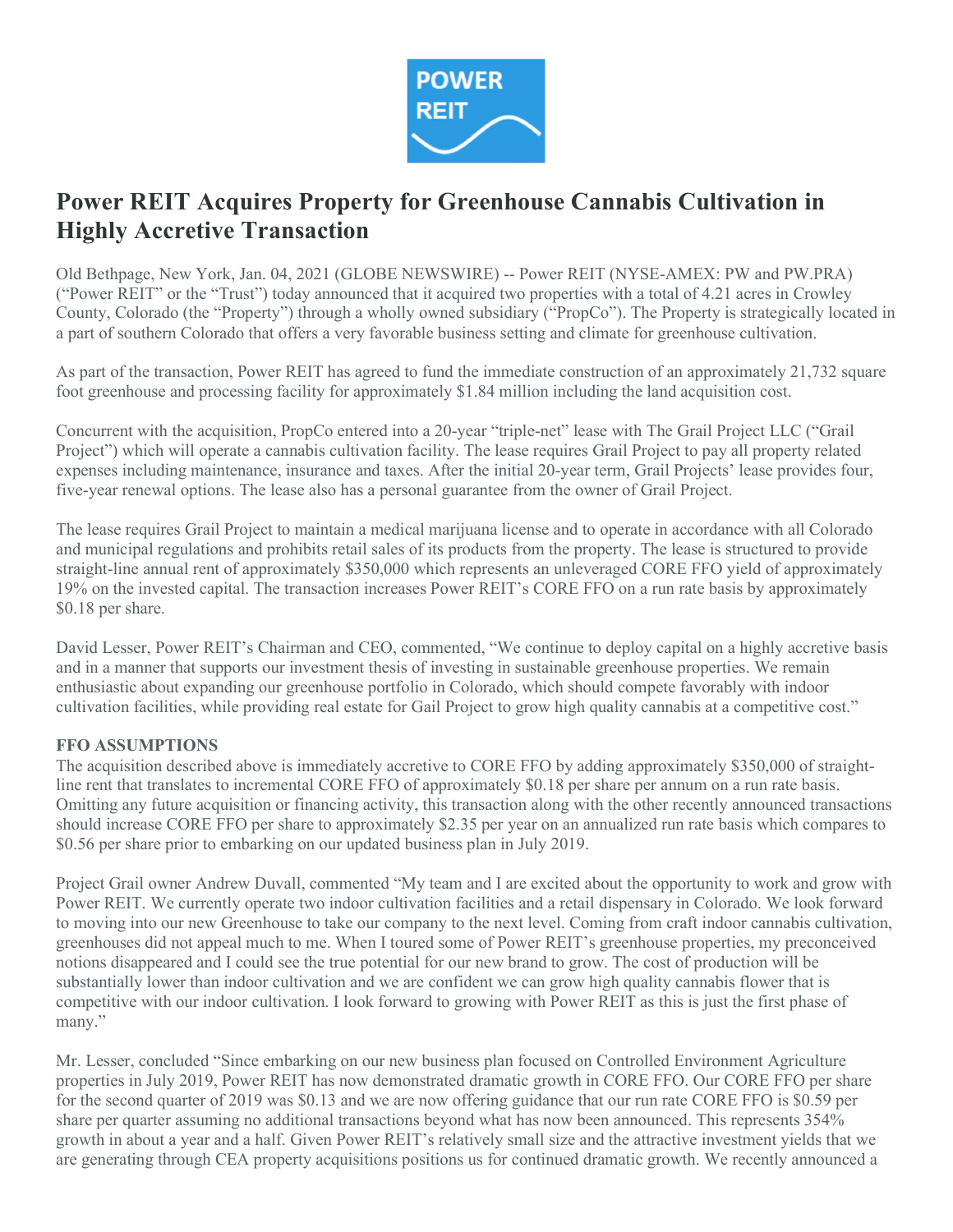Rights Offering that should provide capital to continue to invest on a highly accretive basis designed to continue this dramatic growth trajectory. Power REIT has an attractive investment value proposition - we currently trade at a lower multiple than typical REITs and with a clear path to growth that far exceeds the REIT market in general. I believe this represents a compelling opportunity for investment that should generate attractive risk adjusted returns."

## UPDATED INVESTOR PRESENTATION

Power REIT has posted an updated investor presentation which is available using the following link: https://www.pwreit.com/investors

#### STATEMENT ON SUSTAINABILITY

Power REIT owns real estate related to infrastructure assets including properties for Controlled Environment Agriculture (CEA Facilities), Renewable Energy and Transportation.

CEA Facilities, such as greenhouses, provide an extremely environmentally friendly solution, which consume approximately 70% less energy than indoor growing operations that do not benefit from "free" sunlight. CEA facilities use 90% less water than field grown plants, and all of Power REIT's greenhouse properties operate without the use of pesticides and avoid agricultural runoff of fertilizers and pesticides. These facilities cultivate medical Cannabis, which has been recommended to help manage a myriad of medical symptoms, including seizures and spasms, multiple sclerosis, post-traumatic stress disorder, migraines, arthritis, Parkinson's disease, and Alzheimer's.

Renewable Energy assets are comprised of land and infrastructure associated with utility scale solar farms. These projects produce power without the use of fossil fuels thereby lowering carbon emissions. The solar farms produce approximately 50,000,000 kWh of electricity annually which is enough to power approximately 4,600 home on a carbon free basis.

Transportation assets are comprised of land associated with a railroad, an environmentally friendly mode of bulk transportation.

## ABOUT POWER REIT

Power REIT is a real estate investment trust (REIT) that owns real estate related to infrastructure assets including properties for Controlled Environment Agriculture, Renewable Energy and Transportation. Power REIT is actively seeking to expand its real estate portfolio related to Controlled Environment Agriculture.

Additional information about Power REIT can be found on its website: www.pwreit.com

# CAUTIONARY STATEMENT ABOUT FORWARD-LOOKING STATEMENTS

This document includes forward-looking statements within the meaning of the U.S. securities laws. Forward-looking statements are those that predict or describe future events or trends and that do not relate solely to historical matters. You can generally identify forward-looking statements as statements containing the words "believe," "expect," "will," "anticipate," "intend," "estimate," "project," "plan," "assume", "seek" or other similar expressions, or negatives of those expressions, although not all forward-looking statements contain these identifying words. All statements contained in this document regarding our future strategy, future operations, future prospects, the future of our industries and results that might be obtained by pursuing management's current or future plans and objectives are forward-looking statements. You should not place undue reliance on any forward-looking statements because the matters they describe are subject to known and unknown risks, uncertainties and other unpredictable factors, many of which are beyond our control. Our forwardlooking statements are based on the information currently available to us and speak only as of the date of the filing of this document. Over time, our actual results, performance, financial condition or achievements may differ from the anticipated results, performance, financial condition or achievements that are expressed or implied by our forward-looking statements, and such differences may be significant and materially adverse to our security holders.

# CONACT:

David H. Lesser, Chairman & CEO Mary Jensen, Investor Relations dlesser@pwreit.com mary@irrealized.com 212-750-0371 310-526-1707

301 Winding Road Old Bethpage, NY 11804